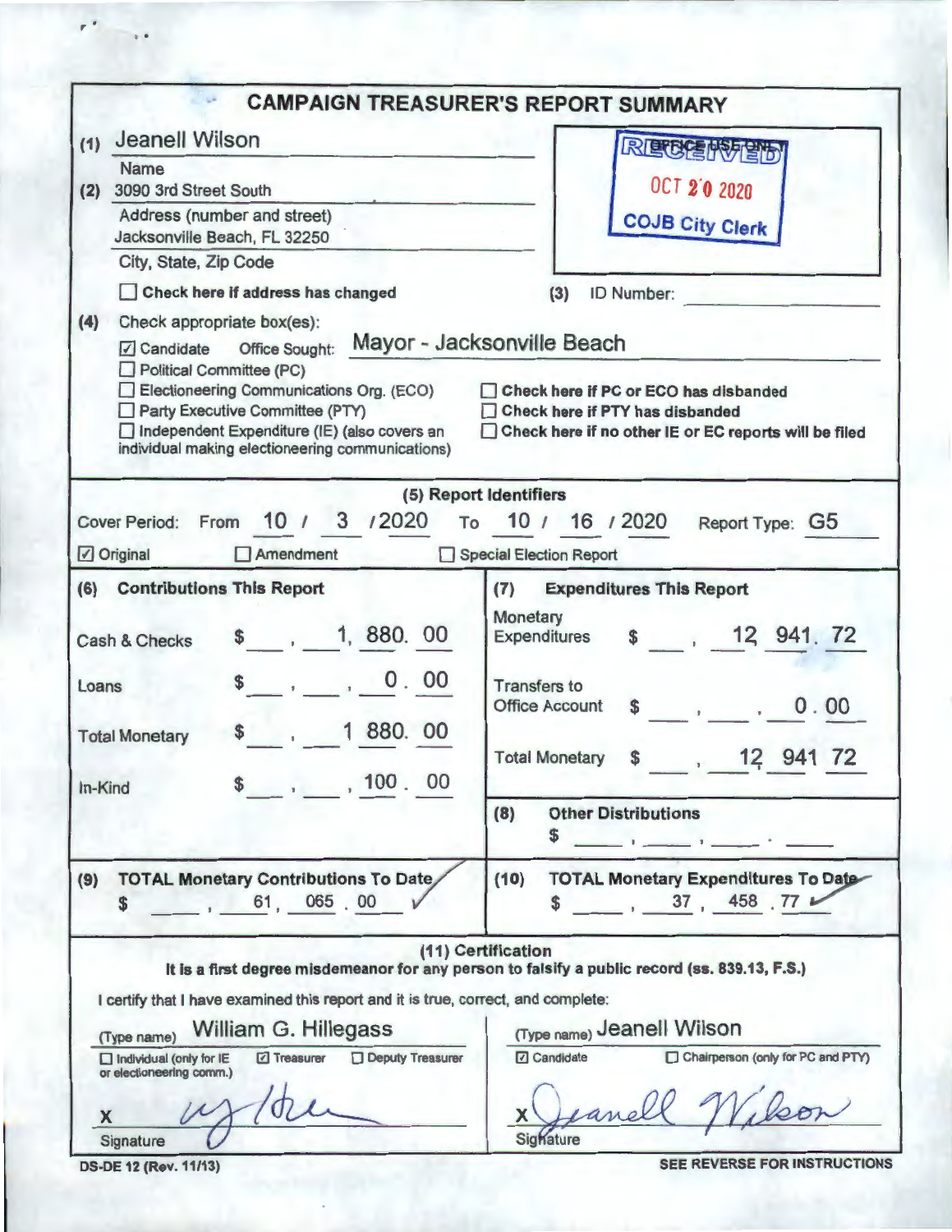## **CAMPAIGN TREASURER'S REPORT - ITEMIZED CONTRIBUTIONS**

| $(1)$ Name                               | Jeanell Wilson                                                                                                   | (2) I.D. Number                          |                       |                             |                                | N/A               |                               |
|------------------------------------------|------------------------------------------------------------------------------------------------------------------|------------------------------------------|-----------------------|-----------------------------|--------------------------------|-------------------|-------------------------------|
|                                          | (3) Cover Period $10^{10}$ / $3^{10}$ / $2020$                                                                   |                                          | through $10$ / $16$ / | 2020                        | (4) Page $1$                   |                   | $\overline{\mathbf{2}}$<br>of |
| (5)<br>Date<br>(6)<br>Sequence<br>Number | (7)<br><b>Full Name</b><br>(Last, Suffix, First, Middle)<br><b>Street Address &amp;</b><br>City, State, Zip Code | (8)<br>Contributor<br>Occupation<br>Type |                       | (9)<br>Contribution<br>Type | (10)<br>In-kind<br>Description | (11)<br>Amendment | (12)<br>Amount                |
| 3<br>2020<br>10<br>$\prime$<br>1         | Ingraham, Lina S.<br>4310 Ripken Circle<br>West<br>Jacksonville, FL 32224                                        | $\mathbf{I}$                             | Retired               | Che                         |                                |                   | 30.00                         |
| 10<br>3<br>2020<br>$\overline{2}$        | Herman, Carolyn S.<br>126 1st Street South<br>Jacksonville Beach, FL<br>32250                                    | $\mathbf{I}$                             | Attorney              | Che                         |                                |                   | 100.00                        |
| 16<br>2020<br>10<br>$\overline{3}$       | Busbia, Arthur M.<br>2200 Ocean Drive<br>South, #5A<br>Jacksonville Beach, FL<br>32250                           | I                                        | Retired               | Che                         |                                |                   | 250.00                        |
| 7<br>2020<br>10<br>$\blacktriangleleft$  | Hyrco Solutions, Inc.<br>455 Tresca Road #404<br>Jacksonville, FL 32224                                          | $\overline{B}$                           | Consulting            | Che                         |                                |                   | 100.00                        |
| 10<br>9<br>2020<br>$\sqrt{5}$            | Hair, Mattox S.<br>505 Lancaster Street<br>#16A<br>Jacksonville, FL 32224                                        | $\mathbf{I}$                             | Attorney              | Che                         |                                |                   | 250.00                        |
| 2020<br>14<br>10<br>6                    | Rouleau, Marilene<br>1031 1st Street South<br>#305<br>Jacksonville Beach, FL<br>32250                            | I                                        | Retired               | Che                         |                                |                   | 200.00                        |
| 2020<br>10B<br>7                         | Cinotti's Bakery<br>1523 Penman Road<br>Jacksonville Beach, FL<br>32250                                          | $\, {\bf B}$                             | <b>Bakery</b>         | <b>INK</b>                  |                                |                   | 100.00                        |

*r* t

**DS-DE 13 (Rev. 11/13)** SEE REVERSE FOR INSTRUCTIONS AND CODE VALUES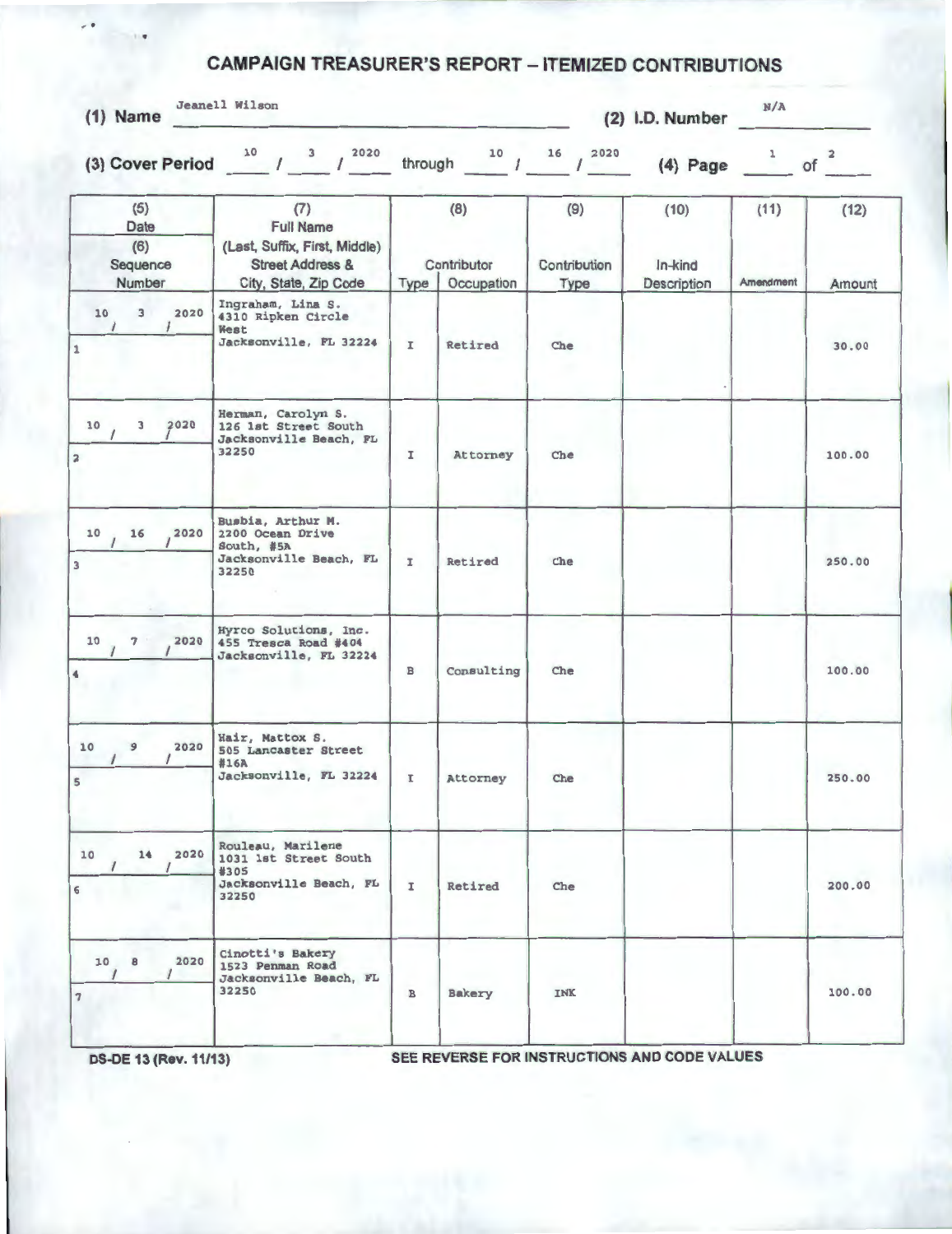## **CAMPAIGN TREASURER'S REPORT - ITEMIZED CONTRIBUTIONS**

| $(1)$ Name |
|------------|
|            |

' .

Jeanell Wilson

**(2) 1.0. Number** 

**N/A** 

| (5)<br>(7)<br><b>Full Name</b><br>Date<br>(6)<br>(Last, Suffix, First, Middle) |                                                                                           | (8)          |                                   | (9)                  | (10)                   | (11)      | (12)   |
|--------------------------------------------------------------------------------|-------------------------------------------------------------------------------------------|--------------|-----------------------------------|----------------------|------------------------|-----------|--------|
| Sequence<br>Number                                                             | <b>Street Address &amp;</b><br>City, State, Zip Code                                      |              | Contributor<br>Occupation<br>Type | Contribution<br>Type | In-kind<br>Description | Amendment | Amount |
| 14<br>2020<br>10<br>$\sqrt{ }$<br>$\overline{1}$<br>8                          | <b>Edgewater Companies</b><br>Inc.<br>3731 Duval Drive<br>Jacksonville Beach, FL<br>32250 | в            | <b>Real Estate</b>                | Che                  |                        |           | 500.00 |
| 2020<br>10<br>14<br>$\overline{9}$                                             | Robert Zellars<br>13736 Waterchase Way<br>Jacksonville Beach, FL<br>32250                 | I            | Retired                           | Che                  |                        |           | 150.00 |
| 15, 2020<br>10<br>10                                                           | Buffkin, Joseph D. Jr.<br>106 9th Avenue South<br>Jacksonville Beach, FL<br>32250         | I            | <b>Real Estate</b>                | Che                  |                        |           | 200.00 |
| $10$ $16$ $2020$<br>11                                                         | JR Brwwn & Co.<br>PO Box 50700<br>Jacksonville Beach, FL<br>32240                         | $\, {\bf B}$ | Flag sales                        | Che                  |                        |           | 100.00 |
|                                                                                |                                                                                           |              |                                   |                      |                        |           |        |
|                                                                                |                                                                                           |              |                                   |                      |                        |           |        |
|                                                                                |                                                                                           |              |                                   |                      |                        |           |        |

**DS-DE 13 (Rev. 11/13) SEE REVERSE FOR INSTRUCTIONS AND CODE VALUES**